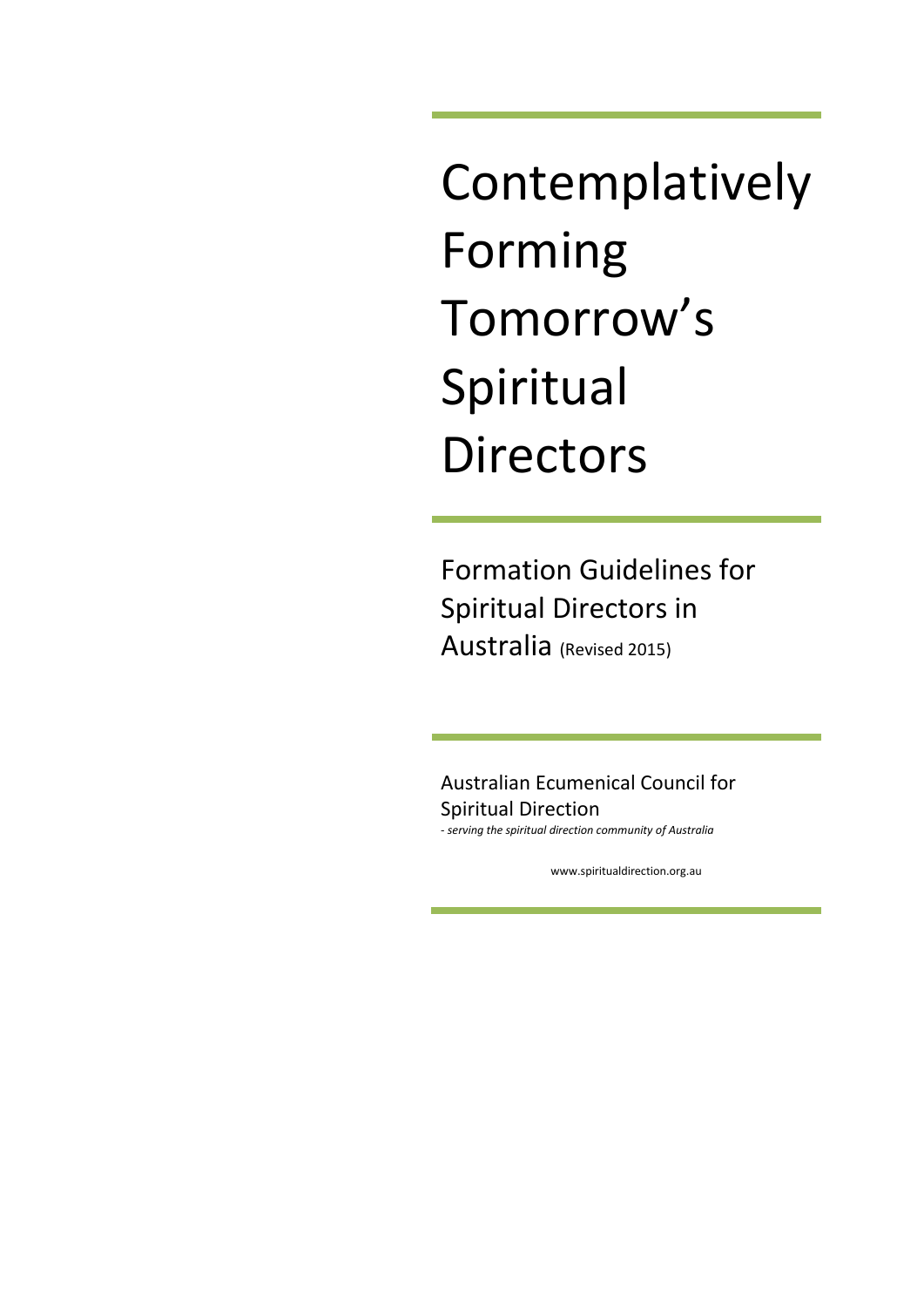# 1 **Introduction**<sup>1</sup>

Alongside international, national and local spiritual direction associations, the Australian Ecumenical Council for Spiritual Direction (AECSD) serves the Australian spiritual direction community. AECSD's assistance has included developing guidelines to form spiritual directors. <sup>2</sup> AECSD's *Standards for the Formation of Spiritual Directors (2005)*<sup>3</sup> and *Formation Guidelines (2008)* offered recommendations to spiritual direction formation programs about processes for selecting applicants and developing programs for forming spiritual directors.

# *2 Background to the Current Formation Guidelines (2015)*

During 2013-2015, AECSD reviewed its *Formation Guidelines (2008)*. The review surveyed current Australian spiritual direction formation programs and a broad range of local and international spiritual directors. An analysis of this data supported the *Formation Guidelines (2008)* and identified areas for further development.<sup>4</sup> Most significant of these was to incorporate a greater emphasis on the contemplative focus of the work. These 2015 *Formation Guidelines* build on and extend the 2008 revision by incorporating key findings from the survey.

# *3 Discerning Appropriate Contemplative Learning Strategies*

To apply for AECSD recognition, AECSD recommends a spiritual direction formation program first discern what is the program's **contemplative ethos**<sup>5</sup> that shapes how it forms spiritual directors. Once the contemplative ethos is identified, the program then specifically tailors AECSD's **Outcomes-Based Contemplative Learning**<sup>6</sup> approach to form spiritual directors to fit the program's contemplative ethos. Therefore, the course is determined by the program's specifically tailored contemplative learning outcomes. Participants are required to display these outcomes on completing the program. Further, programs adapt their specific contemplative learning outcomes to the context within which they form spiritual directors. Examples include Practitioner-Apprentice,<sup>7</sup> Academic, Rural and Remote Area, and Distance Education.

# **4** *Identifying the Contemplative Learning Outcomes*

AECSD recognises a spiritual direction formation program that specifically tailors the following three contemplative learning outcomes<sup>8</sup> to fit the program's contemplative ethos.

On completing a program, participants:

# 4.1 *Hold a contemplative attitude*<sup>9</sup> *to themselves:*

Participants will integrate a contemplative approach into their lives demonstrating a clear understanding of, and personal transformational engagement<sup>10</sup> with, the principal spiritual practices consistent with the contemplative ethos specific to each program.

# 4.2 *Adopt a contemplative stance*<sup>11</sup> *to their directees:* 12

Participants will integrate a contemplative stance into their practice demonstrating:

4.2.1 Knowledge of, and personal transformational engagement with:

4.2.1.1 the scriptures, theologies and their associated spiritual traditions and cosmologies relevant to spiritual direction<sup>13</sup> practice;

4.2.1.2 developmental models of psycho-spiritual growth;

4.2.2 Understanding of, and personal transformational engagement with: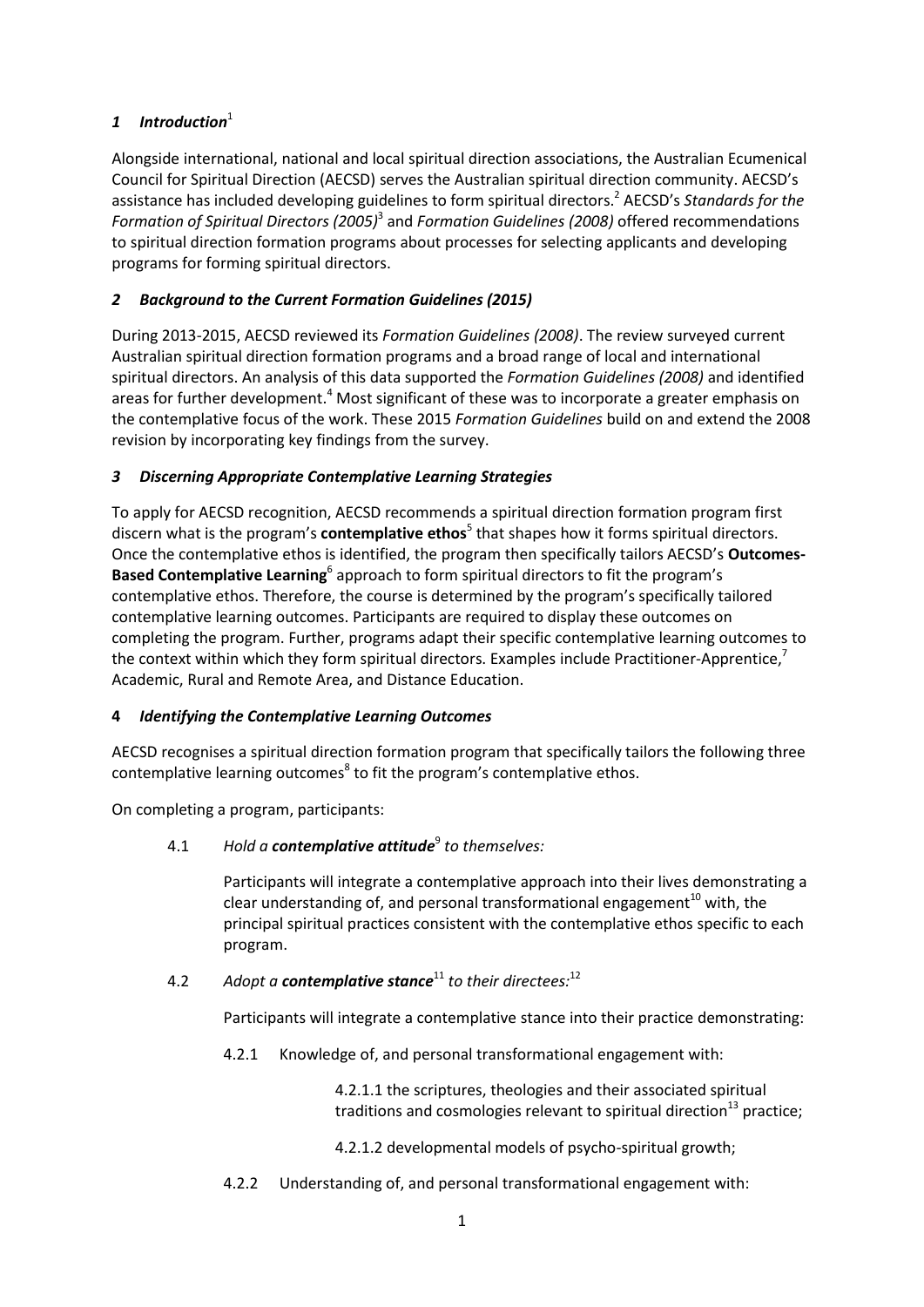4.2.2.1 spirituality; $^{14}$ 

4.2.2.2 the nature of religious experience;

4.2.2.3 the attitude required to adopt a contemplative stance relevant to directees' diverse life-contexts.

4.2.3 Proven ability in a broad range of spiritual direction attributes including to:

4.2.3.1 listen deeply;

4.2.3.2 discern with directees the presence of what they perceive as  $ultime<sup>15</sup>$  in their lives.

4.2.4 Effective engagement in a supervised practicum with directees.

#### 4.3 *Practice in an ethical and professional manner:*

On completing a program, participants will demonstrate the ability to develop and maintain a spiritual direction practice that adheres to the *AECSD Code of Ethics for Spiritual Directors* and relevant Australian State, Territory and Federal legislation.

- 4.4 A fourfold understanding of contemplative learning underpins the three contemplative learning outcomes.<sup>16</sup> The fourfold understanding incorporates the following formation agendas:
	- 4.4.1 Transforming opportunity to experience directly that which is beyond one's present ability to comprehend the Divine Mystery and journey with a diverse range of directees.
	- 4.4.2 Conforming engage with the disciplines of the traditions and community expectations that inform the spiritual direction vocation. These include the practices of confidentiality, hospitality and mutual respect for peers and directees.
	- 4.4.3 Performing the process of cultivating competencies in spiritual direction practice including how to listen contemplatively to and engage with directees.
	- 4.4.4 Informing bringing something of the academic discipline to understanding the basis on which spiritual direction practice and personal engagement are grounded and understanding the wisdom passed down from the generations of spiritual directors who have gone before.

(Appendix A details examples of the contemplative learning associated with each formation agenda.)

### *5 Outcomes-Based Contemplative Learning and Spiritual Direction Practicum*

In specifically tailoring the three contemplative learning outcomes to fit a spiritual direction formation program's contemplative ethos, AECSD recommends that a program includes two elements.

1. At least 200 contact hours<sup>17</sup> of Outcomes-Based Contemplative Learning.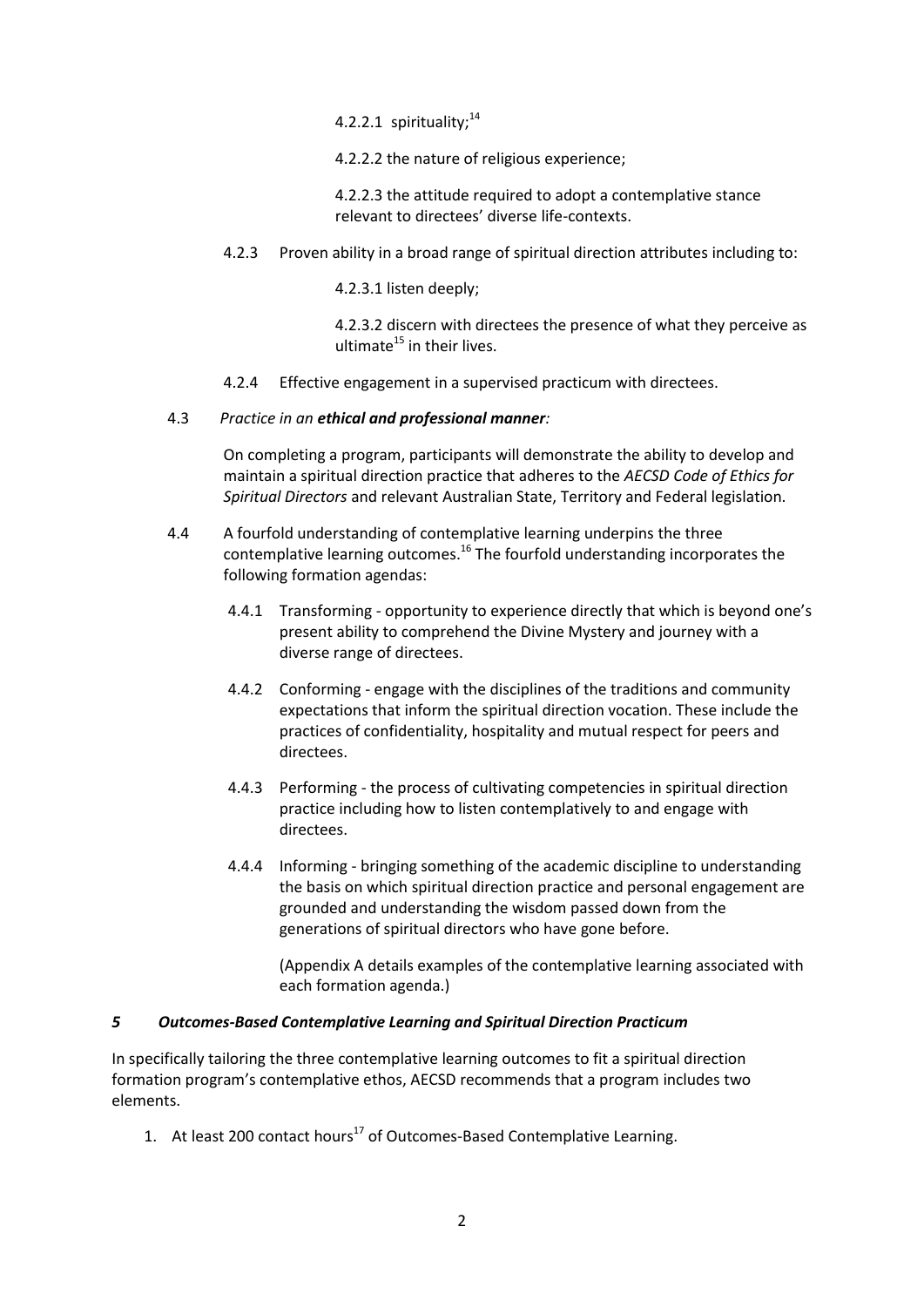2. A spiritual direction practicum with at least 50 sessions of supervision<sup>18</sup> for each participant. The 50 sessions consist of 30 sessions of personal supervision $^{19}$  and 20 sessions of supervisory learning in a group context.<sup>20</sup> Each session will be at least 45 minutes duration.

The 30 sessions of personal supervision include two modes of supervision: at least 10 sessions of one-to-one supervision between a participant (supervisee) and a supervisor, and the balance of the 30 sessions as personal supervision in a group setting.



Group settings may include accompanying fellow participants in dyads, triads, quads and so on. In group-settings, the supervisor should be present throughout the session. Only the person directly receiving supervision in the group contexts claims the time as part of his or her total number of sessions of personal supervision. The other group members may claim the time towards their 20 sessions of supervisory learning in a group context.

During both modes of personal supervision, participants discuss supervisory concerns. Supervisors need to ensure that the contemplative learning approach is an integral part of the supervisory process. Supervisory concerns may arise in the following contexts: when accompanying *either* fellow participants in a spiritual direction session in a group setting (internal directees) *or* people from outside the program whom participants may accompany (external directees). External directees may be people with whom they meet for regular spiritual direction or people whom they companion on a retreat.

# *6 A Pathway to Becoming a Spiritual Director*

AECSD recommends that a spiritual direction formation program have a clearly presented outline of the program's content and procedures. It also recommends that in progressing towards achieving the desired three AECSD contemplative learning outcomes, the program be structured as a transformative, developmental process.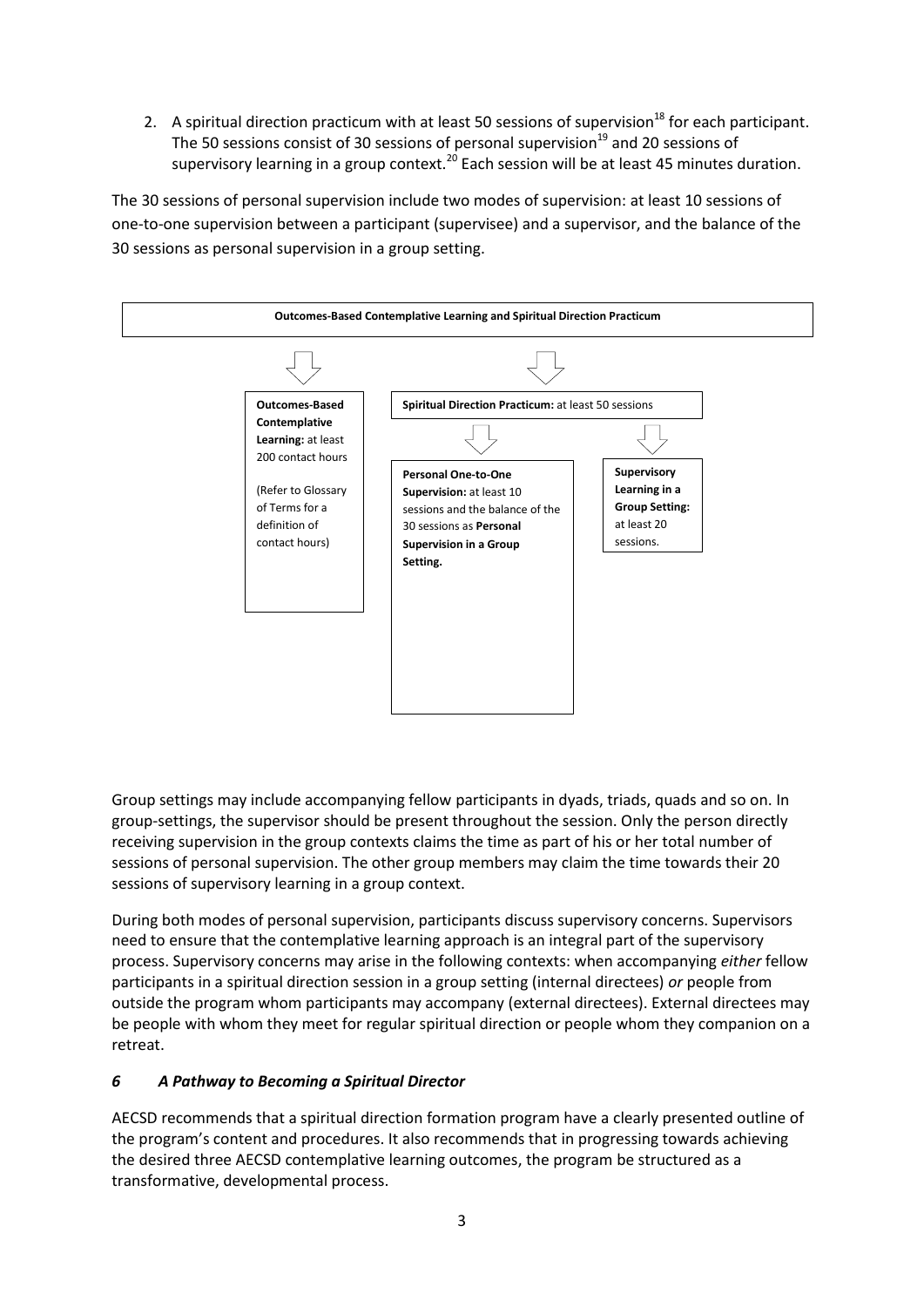# *7 Assessment*

For each stage of the course, AECSD recommends that the spiritual direction formation program base its assessment on the three AECSD recommended contemplative learning outcomes as specifically tailored to fit the program's contemplative ethos. The contemplative learning outcomes combined with the content for individual courses provide a framework or grid for the design of assessment. Assessment may include essays, reflective papers, book reviews, oral presentations, participation in group-activities, supervision reports, discerning together through discussion and conversation with a program facilitator, self-assessment and review. The appropriate means of assessment will be determined by and be consistent with a program's paradigm. Examples include Practitioner-Apprentice, Academic, Rural and Remote Area, and Distance Education.

# *8 Requirements for the Acceptance of Applicants into a Spiritual Direction Formation Program*

AECSD recommends that applicants:

- 8.1 express a sense of call to the ministry of spiritual direction;
- 8.2 demonstrate a capacity to listen empathetically and sensitively;
- 8.3 have enough life experience to enable them to respond with wisdom to people from diverse lifestyles and with different levels of experience;
- 8.4 show an openness to learning from their and others' lived experience;
- 8.5 evidence a maturing spirituality and openness to other worldviews;
- 8.6 demonstrate a commitment to prayer and reflection;
- 8.7 have been engaged in receiving spiritual direction for some time;
- 8.8 show evidence of having the charism of spiritual direction.

# *9 Recommendations for the Application Process*

To apply for admission, AECSD recommends that applicants:

- 9.1 be given a clear outline of the program, indicating forms of assessment and expectations on completion of the course;
- 9.2 complete a detailed application form and an autobiography;
- 9.3 submit two recommendations from referees who may be consulted (excluding an applicant's current spiritual director);
- 9.4 participate in an assessment interview with two of the formation team who will assess the applicant's willingness and aptitude to engage in the process of formation. The interview may use videoconferencing, telephone or other appropriate means because of issues of distance and accessibility.

# *10 Periodic Program Review*

Recognition is granted for eight years, at which time the program will be reviewed by AECSD on the basis of updated information provided on the program. The review will be conducted in consultation with the formation program in accordance with the *Formation Guidelines (2015)*.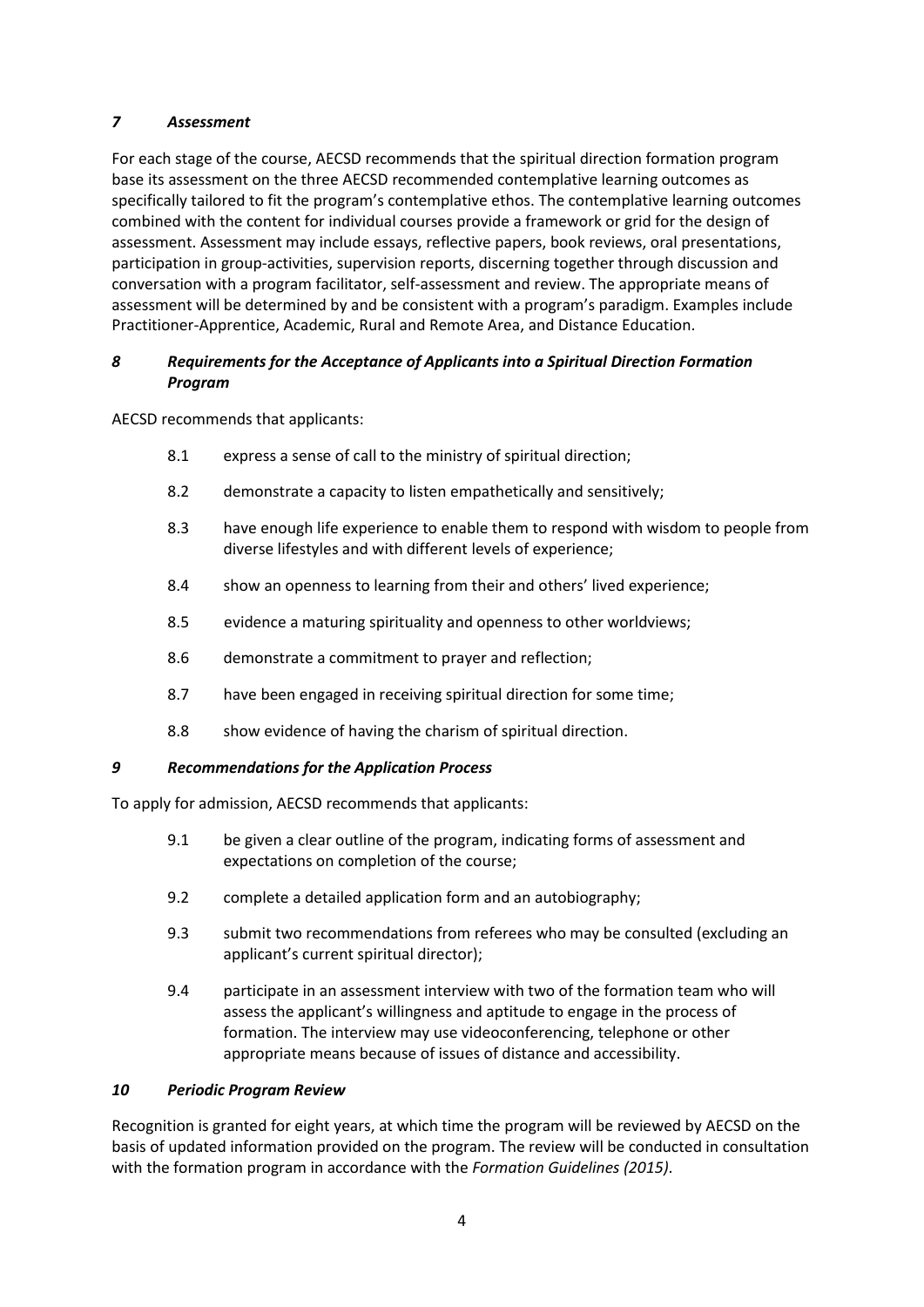### *11 The Contemplative Learning Environment*

AECSD recommends that a robust spiritual direction formation program will include attention to how the following shape participants' learning:

- 11.1 the formative process:
- 11.2 the formators;
- 11.3 the participants' awareness of the contemplative ethos of the program;
- 11.4 how a sense of community develops among the formation team and the participants during a program.

### *12 Management and Administration of the Program*

AECSD recommends that a spiritual direction formation program ensure that its formation processes and administrative support structures support the Outcomes-Based Contemplative Learning approach.

AECSD recommends the administrative process include:

- 12.1 appropriate Occupational, Health and Safety Policies and Procedures to provide a safe contemplative learning environment;
- 12.2 a code of conduct to address participants' grievances;
- 12.3 comprehensive Professional Indemnity and Public Risk insurances;
- 12.4 a Register of the formation team's Australian Federal Police Clearances and the respective State or Territory Working with Children Cards;
- 12.5 guidelines about the formation team staying abreast of developments in the field of spiritual direction through participating in professional development.

### *13 Credentials of the Formation Team*

AECSD recommends that the core team members of a spiritual direction formation program:

- 13.1 are qualified, practising spiritual directors with proven ability, charism and at least five years' experience after completing a program;
- 13.2 are experienced in the supervision of ministry and in adult education as consistent with the context in which they form spiritual directors. Examples include Practitioner-Apprentice, Academic, Rural and Remote Area, and Distance Education;
- 13.3 engage in ongoing professional development;
- 13.4 hold a current Australian Federal Police Clearance and a Working with Children Card for the respective State or Territory in which the program operates.

### *14 How a Spiritual Direction Formation Program Applies for AECSD Recognition*

The program forwards an application (two hard copies and one digital copy) to the AECSD Secretary with the recommended financial contribution $^{21}$  made payable to the Australian Ecumenical Council for Spiritual Direction. The application demonstrates how the program complies with the *Formation Guidelines (2015).* In preparing an application, a program may wish to take note of the Application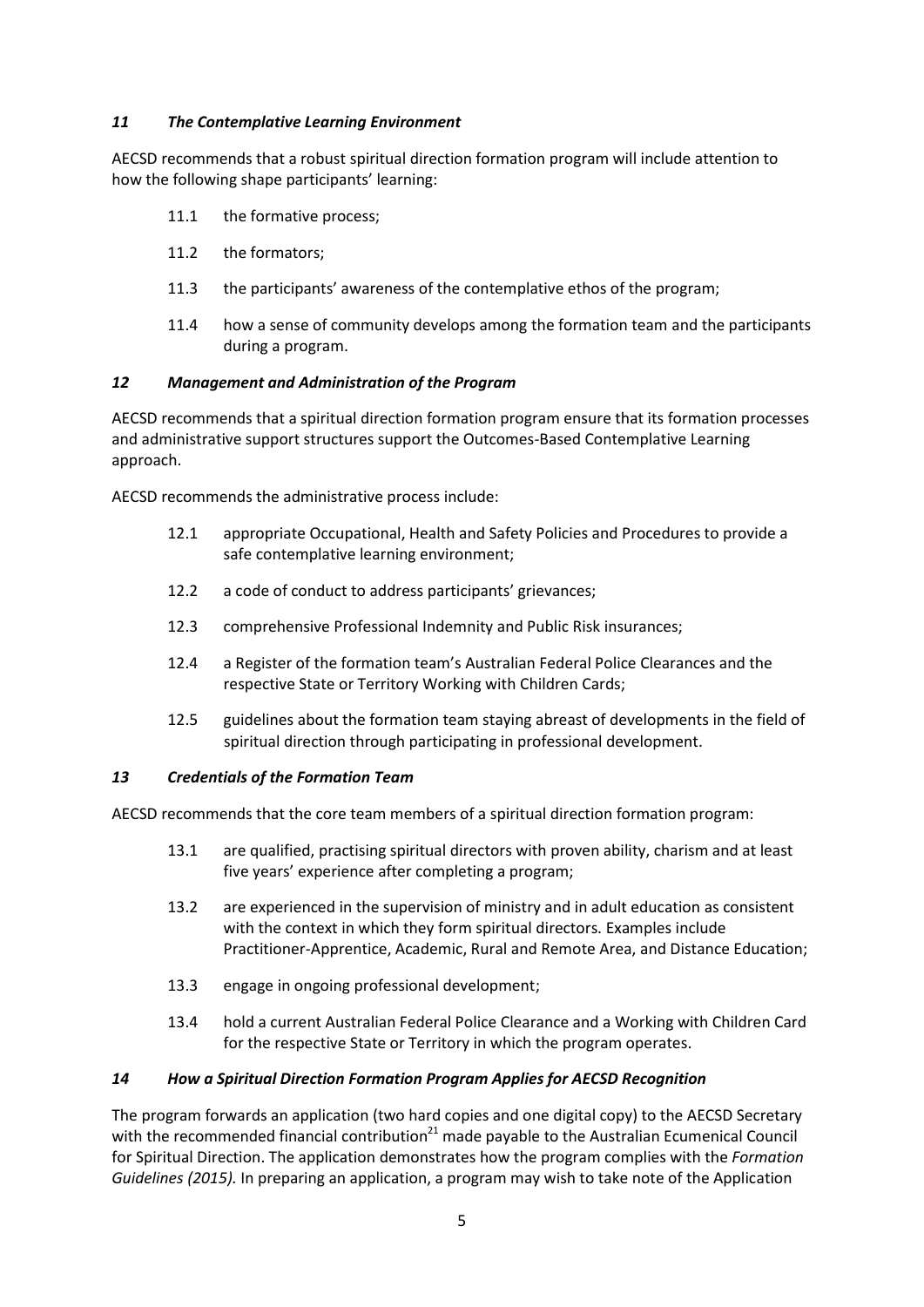Checklist that AECSD uses to review an application (See Appendix B). If a program needs help to prepare an application, the Secretary has a list of available resource personnel.

# *15 Application Process*

On receiving the application, the AECSD Secretary acknowledges the application, forwards a Tax Receipt acknowledging the received recommended financial contribution and advises the applicant at which Council meeting AECSD will consider the application. The Secretary may ask for copies of supporting documentation if required.

AECSD reviews the application and appoints representative(s) to visit the program. During the visit, the representative(s) discuss the application with the program's formation team and, after consulting with the formation team, sit in on selective sessions of the program to assess how it is delivered.

Following the visit to the program, the representative(s) send a written report to the program and to the AECSD membership for them to consider before AECSD meets to discuss the report. To promote transparency, the program may forward AECSD a written response about the representative(s)' report for when AECSD considers the application.

After discussing the report, AECSD either:

1. recommends that the President forwards a Certificate of Recognition to the program and the AECSD representative(s) who visited the program give oral and written feedback to the formation team about AECSD's observations of the program;

or

2. proposes further consultation with the formation team to help the program to accord with the *Formation Guidelines (2015).*

For further information contact:

# The Secretary

Australian Ecumenical Council for Spiritual Direction E. secretary@spiritualdirection.org.au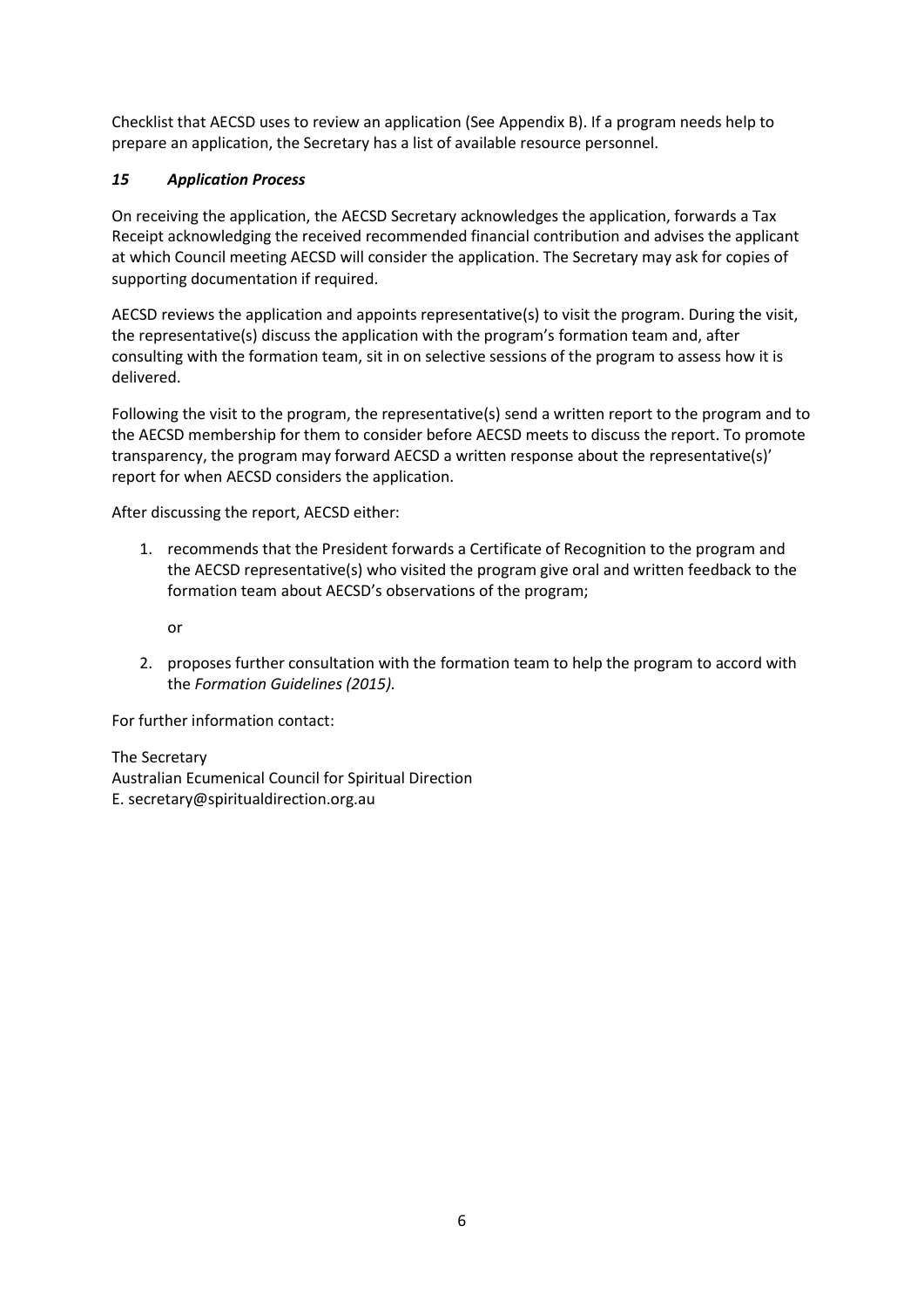## **APPENDIX A**

## **Examples of Contemplative Learning**

Transformative contemplative learning in this agenda may include participants:

- demonstrating a personal awareness of their gifts and limitations
- expressing an openness to journeying with a diverse range of directees
- participating in regular reflective conversations with their formator, discerning together what has taken place, what interior movements have been noticed, and what growing edges have been identified
- exhibiting the capacity to be able to self-review; noticing their progress in areas such as deepening authenticity and openness to feedback

Conformative contemplative learning in this agenda may include participants:

- demonstrating an ability to hold in confidence material related to group interactions
- respectfully engaging with their peers and directees
- x conforming to the requirements of the *Formation Guidelines (2015)*
- x comprehending the implications and responsibilities outlined in the *AECSD Code of Ethics*
- practising in line with the distinctive characteristics of the tradition of spiritual direction on which the formation program is based

Performative contemplative learning in this agenda may include participants:

- participating as a spiritual director in a minimum of 10 spiritual direction sessions external to the program
- producing a weekly journal entry about their experience of spiritual direction practice
- presenting at least five verbatim reports to a personal supervisor
- demonstrating the skills of contemplative listening
- exhibiting the ability to evoke contemplative awareness within directees
- x demonstrating the capacity to articulate movements in conceptualisation and understanding through reflection papers

Informative contemplative learning in this agenda may include participants:

- articulating the distinctive characteristics of spiritual direction practice
- conversing with a range of approaches to prayer
- comprehending the theological foundations of spiritual direction
- being assessed through discussion, conversation or reflection paper
- x writing reflection papers in response, for example, to *lectio divina*, a history of spirituality, theological background, or the particular learnings gained through an exercise or prayer experience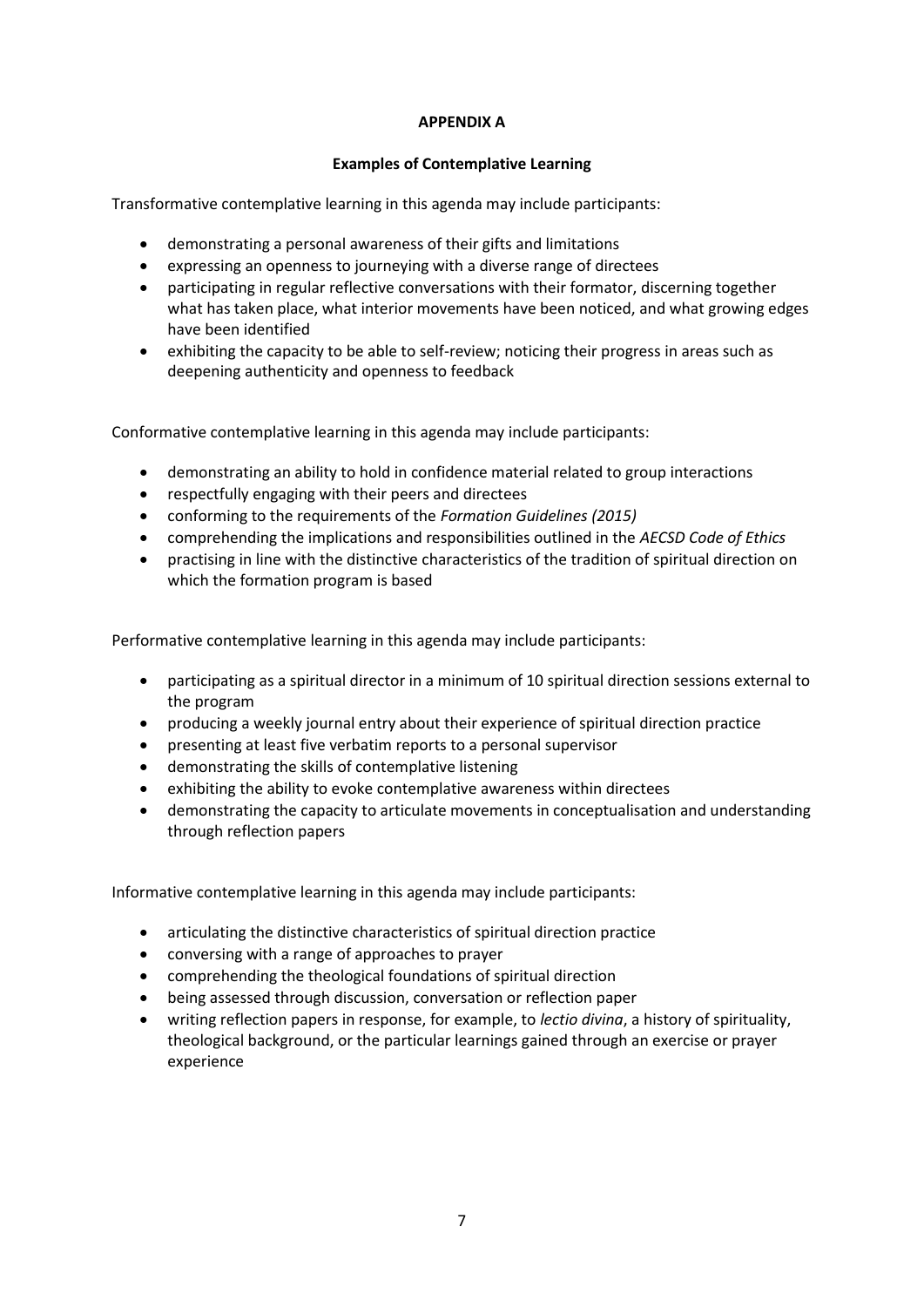#### **APPENDIX B**

#### **Application for Recognition Checklist**

- 1. The name of the spiritual direction formation program;
- 2. The name(s) and contact details of the person(s) who coordinates the application for the program;
- 3. Date of application;
- 4. Recommended financial contribution;
- 5. How the application addresses the following:
	- 5.1 the specific contemplative ethos that underpins the program (See *Formation Guidelines (2015),* section 3);
	- 5.2 a detailed outline of the course content for each segment as set out in Appendix C (See *Formation Guidelines (2015),* sections 4,5, 6 and 7);
	- 5.3 a detailed outline of the application process to enter a program (See Formation Guidelines (2015), sections 8 and 9);
	- 5.4 how the formation team periodically plans to assess the program in light of any updates in accordance with the *Formation Guidelines (2015)* (See *Formation Guidelines (2015)*, section 10).
	- 5.5 the contemplative learning environment with particular reference to the formative process, the formators, the participants' awareness of the program's contemplative ethos and how a sense of community develops among the formation team and participants during a program (See *Formation Guidelines (2015),* section 11);
	- 5.6 how the program ensures that its formation process and administrative structures support the Outcomes-Based Contemplative Learning (See *Formation Guidelines (2015),* section 12);
	- 5.7 a comprehensive list of the formation team and their credentials including:
		- 5.7.1 how long they have been a spiritual director;
		- 5.7.2 their experience in supervision of ministry and adult education as consistent with the context in which they form spiritual directors. Examples include Practitioner-Apprentice, Academic, Rural and Remote Area, and Distance Education;
		- 5.7.3 their engagement in ongoing professional development;
		- 5.7.4 and their current Australian Federal Police Clearance and a Working with Children Card for the respective State or Territory in which the program operates (See *Formation Guidelines (2015),* section 13).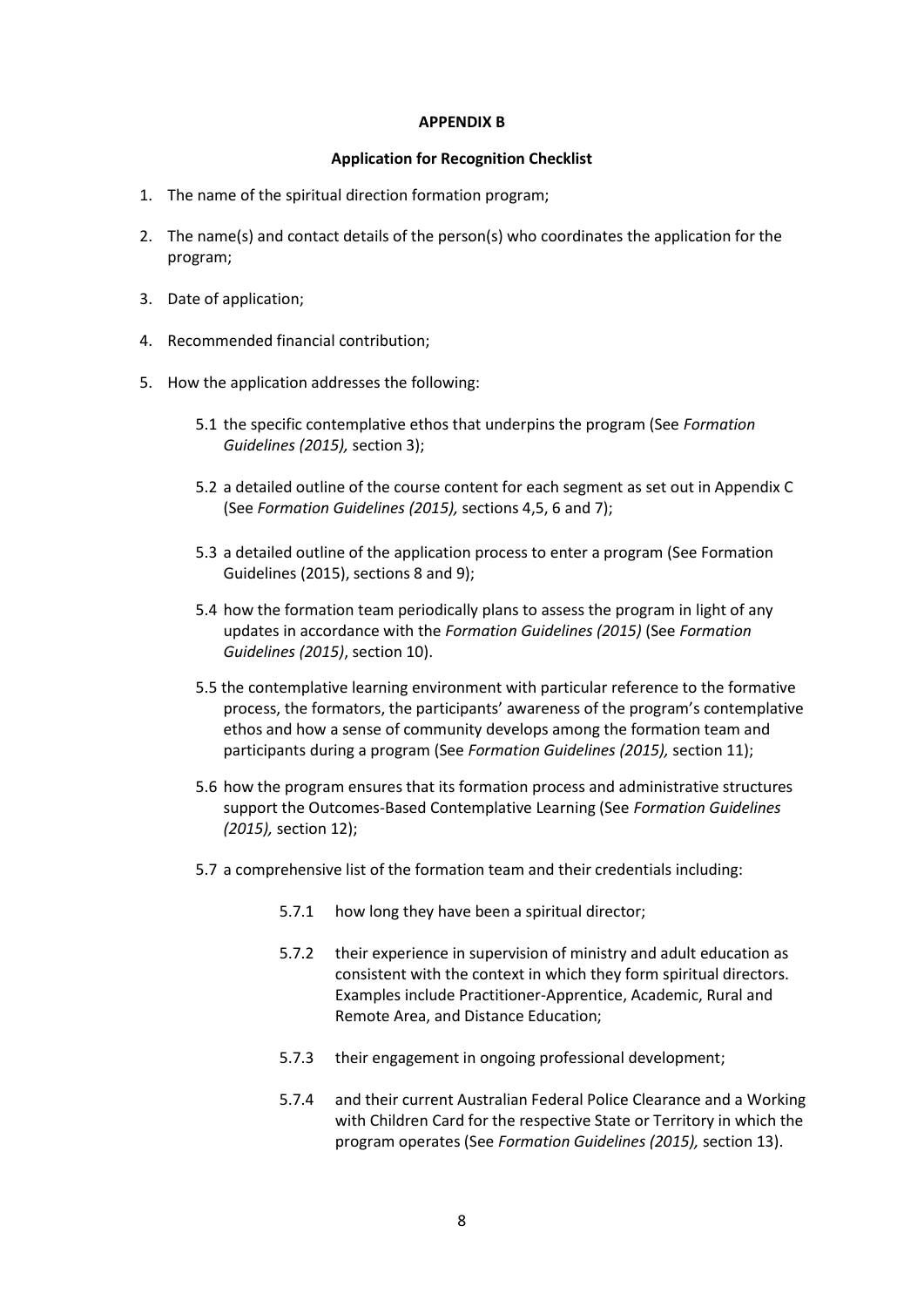#### 5.8 a detailed outline of:

- 5.8.1 the relevant Occupational, Health and Safety Policies and Procedures necessary to provide a safe contemplative learning environment;
- 5.8.2 a code of conduct to address participants' grievances;
- 5.8.3 comprehensive Professional Indemnity and Public Risk insurances;
- 5.8.4 guidelines about the formation team staying abreast of developments in the field of spiritual direction through taking part in professional development (See *Formation Guidelines (2015),* section 12).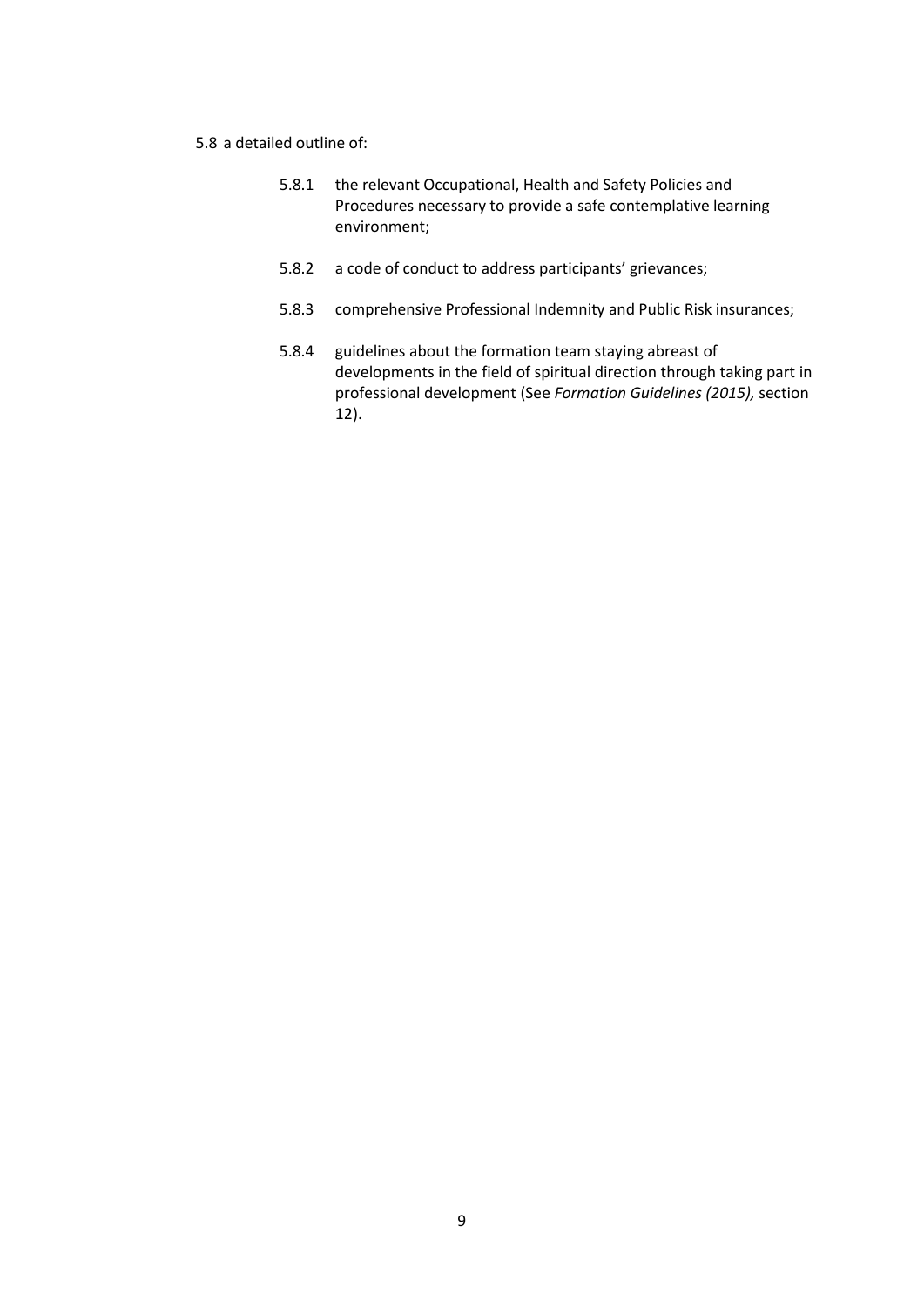### **APPENDIX C**

- 1 *Name of the program's segment*
- 2 *Content*

Include detailed description of the content of the segment. See *Formation Guidelines (2015),* sections 4 and 5.

3 *Contemplative learning outcomes* On completing this segment, it is expected that participants will be able to name contemplative learning outcome(s). See *Formation Guidelines (2015),* section 4.

## 4 *Assessment*

List and describe the types of assessment appropriate for the segment alongside the desired contemplative learning outcomes being assessed. See *Formation Guidelines (2015)*, section 7

## 5 *Teaching Methods*

Describe teaching methods. See Section 7 in *Formation Guidelines (2015)* and Contact Hour in Glossary of Terms, p 14.

## 6 *Number of Contact hours or Supervision Sessions*

List hours whether contact hours or supervision sessions specifying whether the sessions are one-to-one personal supervision, personal supervision in a group setting or supervisory learning in a group context. See *Formation Guidelines (2015),* section 5.

- 7 *Name(s) of formation personnel facilitating the segment*. See *Formation Guidelines (2015),* section 13.
- 8 *Recommended reading list* (recommended reading if applicable).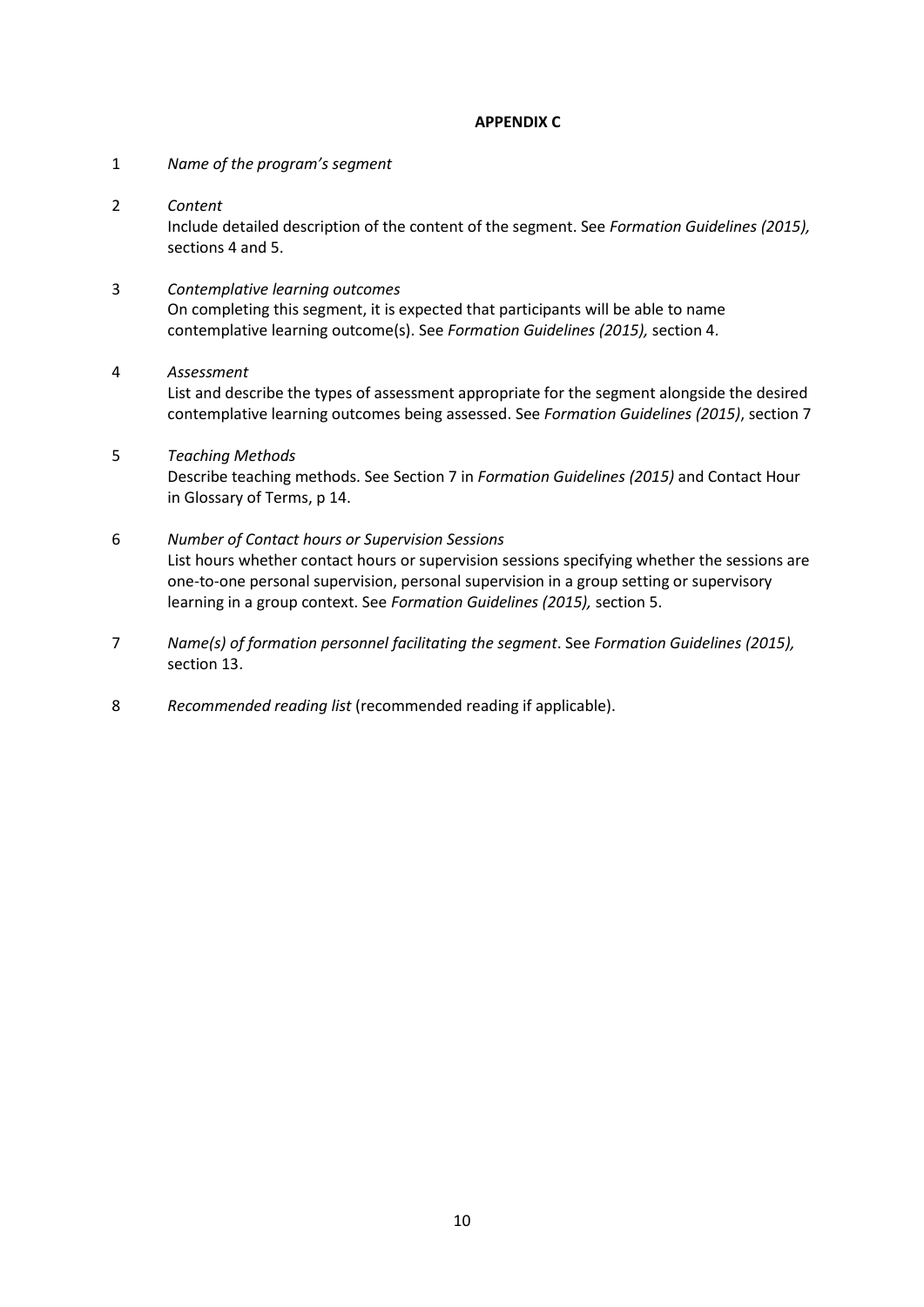# *Glossary of Terms*

### *Contemplative Learning and Outcomes-Based Contemplative Learning*

'Contemplative learning' underpins 'Outcomes-Based Contemplative Learning'.<sup>22</sup> Contemplative learning assumes spiritual direction formation is about contemplatively forming a person in a program that specifically tailors AECSD's three contemplative learning outcomes to fit the program's contemplative ethos.

The 'spiritual director in process' is the outcome of contemplatively forming a person in a formation program. Implying from the gospel imperative that by their fruits you will know them (Mt 7:16), the fruitfulness of contemplative learning is demonstrated by how it produces assessable practical outcomes in the spiritual directors it forms. This is Outcomes-Based Contemplative Learning.

Adrian Van Kaam describes formative spirituality as

… an intimate participation in an all pervasive mystery of formation and transformation, in commitment to and congeniality with our own formation tradition, and where and when possible, in compatibility with the varied ways in which the same mystery may speak to adherents of other traditions in their genuine striving for intimacy with the mystery.<sup>23</sup>

Taking a similar approach, Paul Bramer suggests a spiritual formation process has four aspects.

One is creating the opportunity for direct experience of God and God's grace; a second is implementing disciplines of reflection for savoring and learning, another is cultivating competencies in those who would facilitate spiritual formation, and the last is developing spirituality and spiritual formation as an academic discipline.<sup>24</sup>

Bramer's categories could be described as these four formative outcomes: the transforming, conforming, performing and the informing agendas. Each agenda distinguishes the various elements of contemplative learning that a formation program needs to incorporate.

**The transforming agenda** - *opportunity for direct experiencing that which is beyond one's present ability to comprehend the Divine Mystery*.

Transformation is described as "… a permanent shift of consciousness and such a transformation can occur in both individual and collective consciousness".<sup>25</sup> The transforming agenda identifies the recognised elements of the program that relate to the personal development of participants above and beyond their specific formation as spiritual directors while acknowledging the impact of their development on their practice as spiritual directors. This agenda would encompass such aspects as:

- 1. the personal contemplative attitude of the participant;
- 2. developing their spiritual practices in support of their vocation as spiritual directors;
- 3. participants' self-awareness;
- 4. openness to diversity;
- 5. ability to journey with a range of directees.

**The conforming agenda** - *engage with the disciplines of the traditions that inform one's spiritual direction vocation.*

The conforming agenda refers to the requirements for programs to correspond to: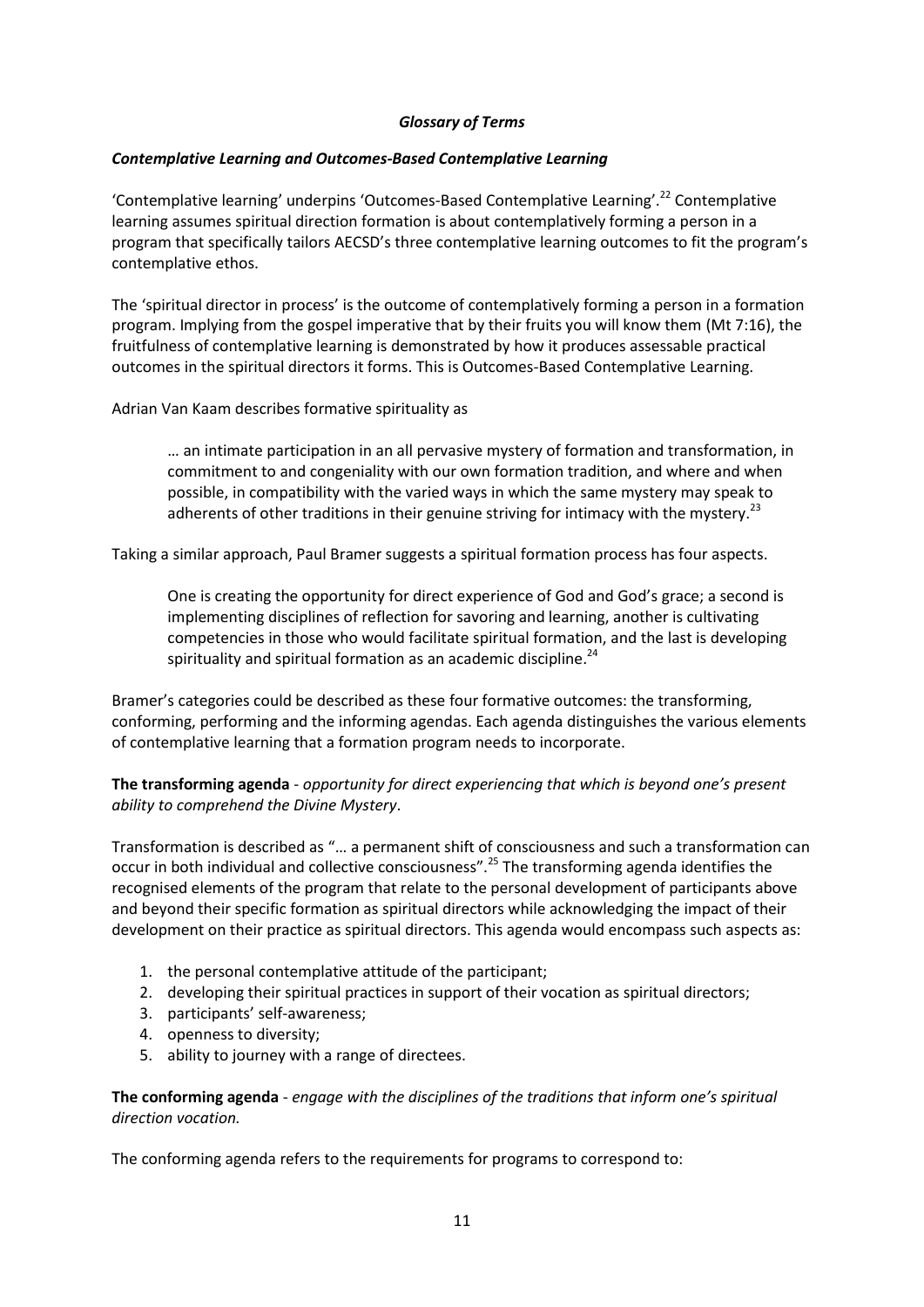- 1. agreed relational understandings of confidentiality, mutual respect and support
- 2. particular traditions of spiritual direction dictated by the organisation running the program;
- 3. standards of formation as outlined in the *Formation Guidelines (2015)*;
- 4. ethical standards reflecting the responsibilities and expectations of the broader community;
- 5. academic and training standards in situations where programs are associated with academic institutions;
- 6. communities of faith and support.

## **The performing agenda** - *the process of cultivating competencies in the spiritual direction practices.*

The performing agenda refers to activities and exercises incorporated into the program to ensure that practical application of vocational attributes and disciplines have been engaged adequately as part of the forming process. The performing agenda in spiritual direction formation programs may be described in terms of:

- 1. fieldwork requirements;
- 2. small group practical spiritual direction sessions;
- 3. verbatim supervision sessions;
- 4. personal supervision;
- 5. written assignments;
- 6. journals;
- 7. workshop presentations;
- 8. retreat participation.

**The informing agenda** - *bringing something of the academic discipline to understanding the basis on which spiritual direction practice and personal engagement are grounded.*

The informing agenda describes aspects of formation that rely on the transfer of information to inform what it means to be a spiritual director. This information could include such aspects as:

- 1. the historical background of spiritual direction traditions;
- 2. concepts such as prayer, listening, discernment and experience;
- 3. theological background;
- 4. understanding of spirituality;
- 5. psychological issues and other related areas;
- 6. the distinction between spiritual direction and other helping professions.

AECSD encourages each formation program to devise a formation program that, based on AECSD's three contemplative learning outcomes, integrates the four agendas into its approach to contemplative learning.

### *Personal Transformational Engagement*

'Personal Transformational Engagement' is the particular manner in which a participant engages formation to integrate the outcomes from the above four formational agendas into a contemplative approach that is reflected in his or her life and interactions with directees.

### *Spirituality*

In general, contemporary spirituality distinguishes three dimensions.<sup>26</sup> The first dimension concerns the experience itself<sup>27</sup> that transpires at a real or existential level.<sup>28</sup> At this level, spirituality is a fundamental aspect of every human being,<sup>29</sup> which is not immediately evident.<sup>30</sup> At this deep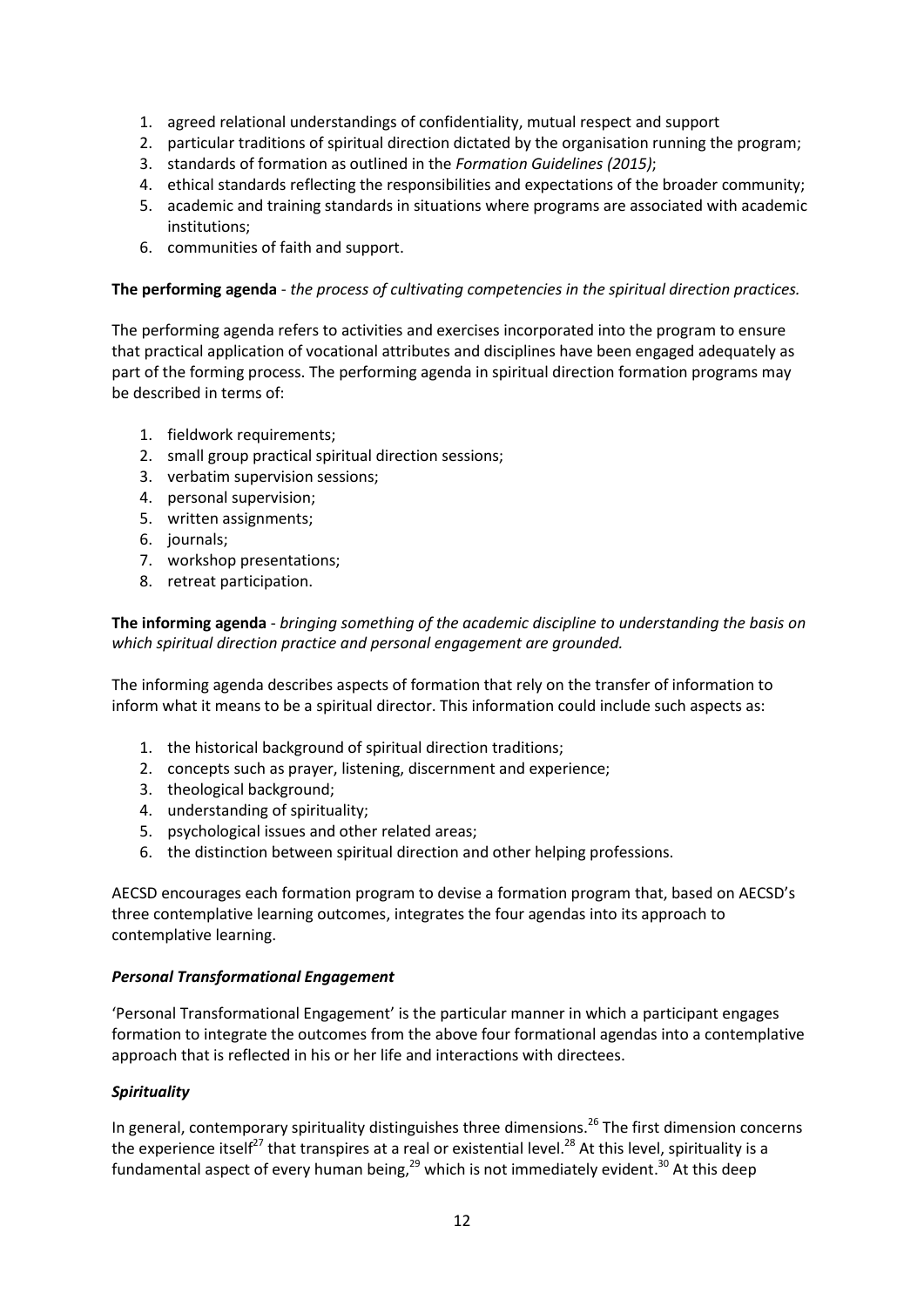spiritual core, people encounter the transcendent dimension of their being; they connect to ultimate reality.<sup>31</sup> Here, people build the capacity to develop beyond themselves in relationship with others, with God and the cosmic world in understanding, liberty and love.<sup>32</sup>

The second dimension<sup>33</sup> of spirituality concerns the lived actuality of this first dimension.<sup>34</sup> This second dimension seeks to integrate all aspects of human experience in the pursuit of integration through self-transcendence<sup>35</sup> rather than restrict its concern to the interior life.<sup>36</sup> At this second dimension, spirituality incorporates the particular social and enculturated spirituality through which a person engages his or her spirituality.<sup>37</sup> This second dimension is often associated with beliefs, rituals, symbols and various schools or traditions of Christian spirituality.<sup>38</sup> This second dimension of spirituality is concerned with prayer, spiritual accompaniment, the different maps of the spiritual path, and the means of progress in the spiritual journey.<sup>39</sup>

The third dimension<sup>40</sup> is simply the practical or academic investigation of the two prior dimensions;<sup>41</sup> it is necessarily interdisciplinary<sup>42</sup> and takes note of contextual issues such as feminist concerns, the link between prayer and social justice, the wisdom of classical spiritual texts, developmental psychology and personal experience as the starting point of scholarly reflection.<sup>43</sup>

# *Contemplative Stance and Contemplative Attitude*

First, drawing on the above contemporary description of spirituality, to 'contemplate' is to adopt an intentionally open and free approach to the whole of life and the presence of what one perceives as ultimate in all that one experiences. Second, 'attitude' refers to how a director and directee respectively approach their individual experience. Third, 'stance' is the approach a director takes to a directee. Therefore, 'contemplative attitude' refers to how a director and directee intentionally approach, in an open and free manner, the presence of ultimacy within their respective individual experiences. 'Contemplative stance' is the way a director notices and attends to the transforming engagement between a directee and what is ultimate within a directee's life experience.

### *Spiritual Direction*

Various terms describe the ministry of spiritual accompaniment. This document uses the term 'spiritual direction' because of its common usage in the Christian tradition. In spiritual companioning, while holding a contemplative attitude towards him or herself, a spiritual director contemplatively attends to the transforming engagement between a directee and what is ultimate within a directee's life experience.

### *Spiritual Director*

A 'spiritual director' is a person who while holding a contemplative attitude towards him or herself, contemplatively attends to the transforming engagement between a directee and what is ultimate within a directee's life experience.

### *Directee*

A 'directee' is a person whom a director accompanies to help deepen how he or she attends to and engages with what is ultimate.

### *Contemplative Ethos*

The 'contemplative ethos' of a program is the particular guiding beliefs or ideals that fashion the distinctive character or charism of a program's reflective approach to spiritual direction.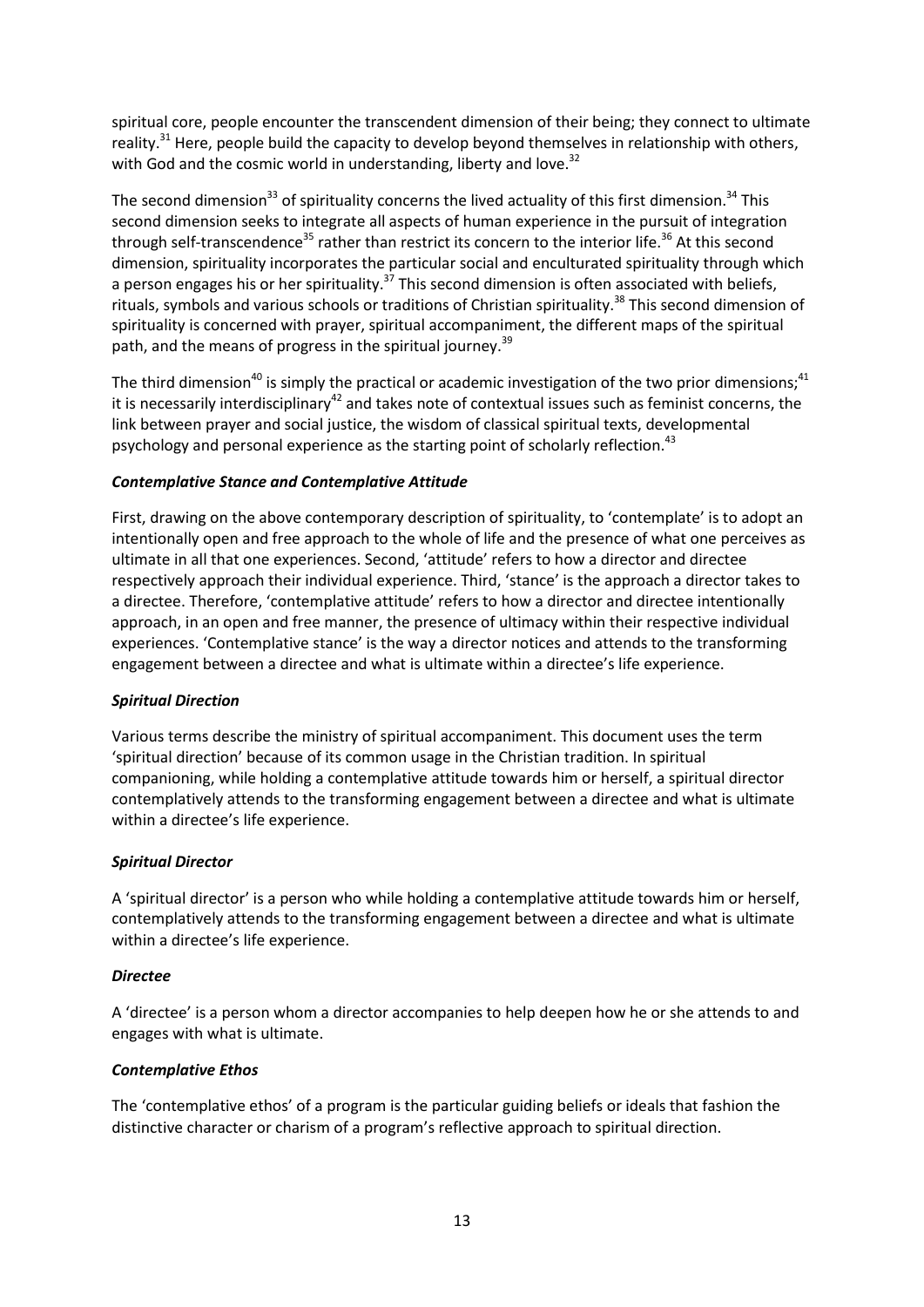# *Contact Hour*

A 'contact hour' is equal to fifty minutes of continuous attendance and participation in a program that meets the recommendations of these *Formation Guidelines (2015)*. For example, if a formation program holds a training day from 9:00 AM to 5:00 PM, the eight clock hours could equate to eight, fifty-minute contact hours. The other eighty minutes for morning tea, lunch and afternoon tea are included as contact hours.

Below are examples of contemplative learning and teaching methods that facilitate contemplative learning contact between the formation team and participants:

- **•** Lecture: A presentation or talk on a particular topic;
- **•** Seminar: A discussion or classroom session focusing on a particular topic or project;
- Tutorial: A meeting involving one-to-one or small group supervision, feedback or detailed discussion on a particular topic or project;
- Supervision: A meeting with a supervisor to discuss a particular piece of work (other than spiritual direction Practicum sessions);
- Practical classes and workshops: A session involving the development and practical application of a particular skill or technique:
- Reflective practice: Participation in and the leading of contemplative worship, liturgy;
- Fieldwork: Practical work conducted at an external site;
- External visit: A visit to a location outside of the usual learning spaces, to experience a particular environment, event, or exhibition relevant to the course of study.
- Intentional community time and transformative conversation.

### *Supervision*

'Supervision' is a formal, collaborative process that monitors, develops and supports participants ensuring that the contemplative, formative approach is an integral part of the supervisory process. Supervision assesses and extends competencies, ensures adherence to standards and allows an individual's style to develop.

### *Personal Supervision*

'Personal supervision' is with a supervisor either in a one-to-one or in a small group setting.

### *Supervisory Learning in a Group Context*

'Supervisory learning in a group context' is the learning a group member receives through taking part in and attending to another group member's personal supervision in a small group (e.g., triads, quads).

<sup>&</sup>lt;sup>1</sup> Background discussion and rationale available at [www.spiritualdirection.org.au](http://www.spiritualdirection.org.au/)<br>
<sup>2</sup> See definition of 'Spiritual Director', Glossary of Terms, p 13.<br>
<sup>3</sup> The 2005 Interim Australian Ecumenical Council for Spiritual Di Inaugural Australian Ecumenical Council for Spiritual Direction.<br><sup>4</sup> The qualitative analysis of the 186 survey respondents used QSR International Nivo 10 software to identify

the three contemplative learning outcomes the *Formation Guidelines (2015)* adopted. The survey canvassed respondents' views about (1) the *Formation Guidelines (2008)*, (2) the key characteristics of a good spiritual director and (3) what a spiritual direction formation program's curriculum needs to include to form a spiritual director with the characteristics so identified.

<sup>&</sup>lt;sup>5</sup> See definition of 'Contemplative Ethos', Glossary of Terms, p 13.<br><sup>6</sup> See definition of 'Contemplative Learning' and 'Outcomes-Based Contemplative Learning', Glossary of Terms, pp 11-12.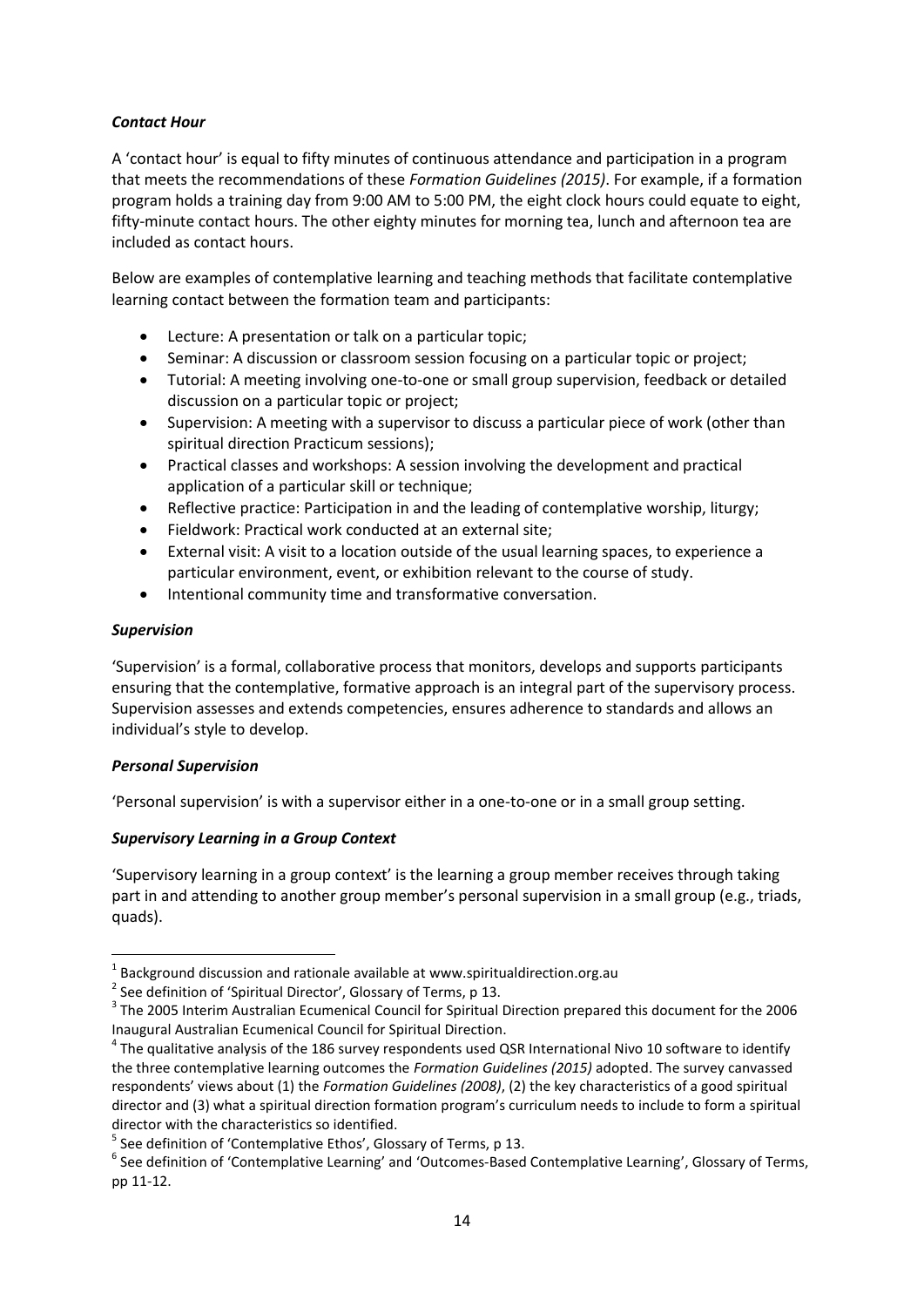$^7$  Brandt, B. L., Farmer Jr, J. A., & Buckmaster, A. (1993). Cognitive apprenticeship approach to helping adults learn. New Directions for Adult and Continuing Education, 59, 69-78.

<sup>8</sup> Relating AECSD's three contemplative learning outcomes to the *Formation Guidelines'* three-dimensional model of spirituality (See discussion of 'Spirituality' in Glossary of Terms), the outcomes principally correlate with spirituality's second dimension as the outcomes seek to actualise the director's efforts to foster the first dimension of a directee's spirituality; this being the self-transcending integration of the directee with what is ultimate, as the directee perceives it. A program may include the third dimension in its course through promoting practical or academic inquiry into the first or second dimensions of spirituality with specific reference to spiritual direction however, AECSD recognition does not require such inclusion (See Glossary of

Terms pp 12-13 for further discussion on 'Spirituality').<br>
<sup>9</sup> See definition of 'Contemplative Attitude', Glossary of Terms, p 13.<br>
<sup>10</sup> See definition of 'Personal Transformational Engagement' Glossary of Terms, p 12.<br>
<sup></sup>

<sup>17</sup> See definition of 'Contact Hour', Glossary of Terms, p 14.<br><sup>18</sup> See definition of 'Supervision', Glossary of Terms, p 14.<br><sup>19</sup> See definition of 'Personal Supervision', Glossary of Terms, p 14.<br><sup>20</sup> See definition of to help cover the cost of processing an application.

<sup>22</sup> The Outcomes-Based Contemplative Learning approach to forming spiritual directors is adapted from Davis, M. H. (2003). Outcome-Based Education. *JVME, 30*(3), 227-232. Retrieved March 7, 2014, from

http://www.utpjournals.com/jvme/tocs/303/258.pdf?origin=publication\_detail <sup>23</sup> Adrian Van Kaam, Scientific formation (New York: Crossroad, 1987), 114.

<sup>24</sup> Paul Bramer, 'Guest Editorial Introduction to the Special Focus: Spiritual Formation and Christian Education' in *Christian Education Journal, vol. 7, no.* 2, (2010), 335-336.<br><sup>25</sup> Hilary Dencev & Rupert Collister, 'Authentic ways of knowing, authentic ways of being: Nurturing a

professional community of learning and praxis' in *Journal of transformative education,* vol. 8, no. 3, (2010),

179.<br><sup>26</sup> Sandra Schneiders is a good example of a contemporary scholar who adopts this three dimensional usage of the term 'spirituality' in a series of articles: Sandra Schneiders, 'Theology and Spirituality: Strangers, Rivals, or Partners?', *Horizons*, vol, 13, no. 2, (1986), 253-274; 'Spirituality in the Academy', *Theological Studies,* vol. 50*,* (1989), 676-697; 'Spirituality as an Academic Discipline: Reflections from Experience', *Christian Spirituality Bulletin*, vol. 1, no. 2, (1993), 10-15; 'A Hermeneutical Approach to the Study of Christian Spirituality', *Christian Spirituality Bulletin*¸ vol. 2, no.1, (1994), 9-14; 'Religion vs. Spirituality: A Contemporary Conundrum', *Spiritus*, vol. 3, (2003), 163-185; 'The Impact of the Classics of Western Spirituality on the Discipline of Christian

Spirituality', *Spiritus*, vol. 4, (2005), 97-102.<br><sup>27</sup> Bernard McGinn, 'The Letter and the Spirit: Spirituality as an Academic Discipline', *Christian Spirituality* 

*Bulletin, vol. 1, no. 2, (1993), 4.*<br><sup>28</sup> Walter Principe, 'Christian Spirituality', *The New Dictionary of Catholic Spirituality*, (ed.) M. Downey (Collegeville: Liturgical Press, 1993), 932. A good example of this approach is Schneiders who considers that "in its most basic or anthropological sense, spirituality, like personality, is a characteristic of the human being as such" (Schneiders, *Religion vs. Spirituality*, 165). Just as people have a certain 'psychology', "a centre of personal consciousness and subjectivity" (Schneiders, *Spirituality as an Academic Discipline,* 11) that is essential to their psychic life, Schneiders suggests that every individual likewise has a spirituality that is, "a fundamental dimension of the human being" (Schneiders, *Spirituality in the Academy*, 678). Therefore, Schneiders primarily applies the term spirituality "to that dimension of the human subject in virtue of which the person is capable of self-transcending integration in relation to the Ultimate, whatever the Ultimate is for the person in question" (Schneiders, *Spirituality as an Academic Discipline*, 11). It is interesting to note the polarity of her definition: spirituality is an intrinsic element of the human person, yet it is this specific aspect that is orientated towards self-transcendence or as McIntosh expresses it, "the integration of the human